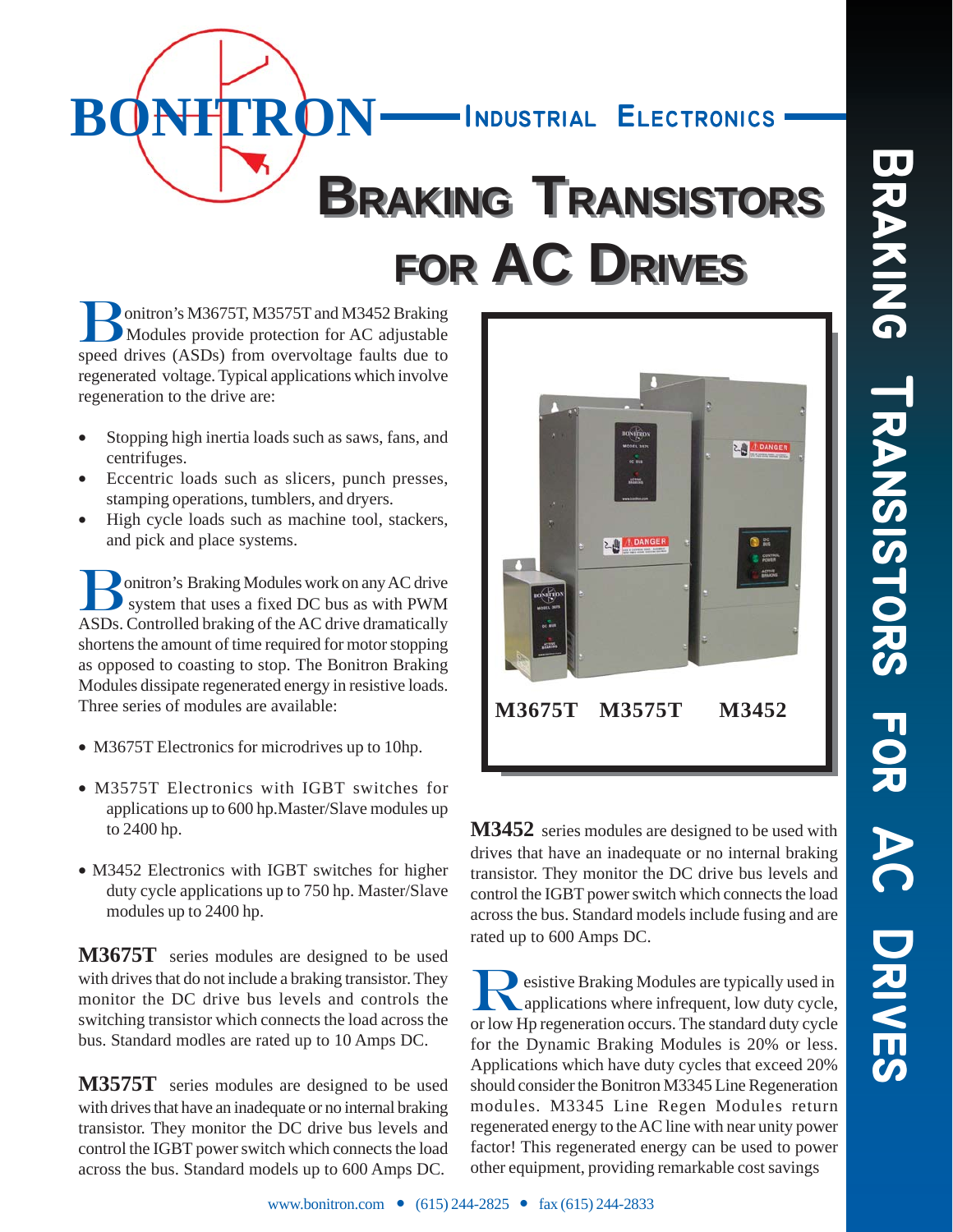# **Bonitron - Industrial Electronics Bonitron - Industrial Electronics Bonitron Electronics**

### **M3675T Braking Transistor Modules**

The model **M3675** Micro Baking Transistor is the newest in a series of Bonitron modules for AC PWM drives. This module is intended for use with drives which do not have an internal brake and which are rated from 0.5 to 10 hp. The module is easily installed. Connections are made to the DC bus of the drive and to an external braking resistor.



*"The transistor modules are rated up to 10 Amps braking current. Packaged in wall mountable NEMA-1 enclosures with Internal Terminal Strip Connections. This version requires a separate resistor load bank sized accordingly." .*

## **M3675T Models and Pricing**

| <b>Peak</b><br>hp | Duty<br><b>Cycle</b> | <b>Max</b><br><b>Amps</b> | <b>Chassis</b><br><b>Type</b> | <b>Part Number</b> | List<br><b>Price</b> |
|-------------------|----------------------|---------------------------|-------------------------------|--------------------|----------------------|
|                   |                      | 115 VAC AC Drives         |                               |                    |                      |
| 2.5               | 20%                  | 10                        | Enclosed                      | M3675T-U10         | 304                  |
|                   |                      | 230 VAC AC Drives         |                               |                    |                      |
| 5                 | 20%                  | 10                        | Enclosed                      | M3675T-L10         | 304                  |
|                   |                      | 460 VAC AC Drives         |                               |                    |                      |
| 10                | 20%                  | 10                        | Enclosed                      | M3675T-H10         | 304                  |

*NOTE: These models are not currently UL listed.*

## **M3675T Specifications**

| Brake Currents 10 Amps DC         |                                                                                        |
|-----------------------------------|----------------------------------------------------------------------------------------|
|                                   |                                                                                        |
| <b>Maximum ON-Time</b> 15 Seconds |                                                                                        |
|                                   | <b>Chassis Style</b> Enclosed Chassis, $6.5^{\circ*}2^{\circ*}6.1^{\circ}$ , $H^*W^*D$ |
|                                   |                                                                                        |
|                                   |                                                                                        |
|                                   |                                                                                        |
| Control Power Derived from DC Bus |                                                                                        |
|                                   | <b>Turn-ON Voltage</b> 750 VDC (460 VAC), 375 VDC (230 VAC), 190 VDC (115 VAC)         |
|                                   | <b>Turn-OFF Voltage</b> 725 VDC (460 VAC), 363 VDC (230 VAC), 175 VDC (115 VAC)        |
|                                   |                                                                                        |

### **M3675 ChassisDimensions**

| <b>Chassis</b> | <b>Dimensions</b>                | <b>Mounting</b> |
|----------------|----------------------------------|-----------------|
| <b>Type</b>    | (HxWxD)                          | <b>Height</b>   |
| Enclosed       | $7.00 \times 2.06 \times 5.90$ " | 6.350           |

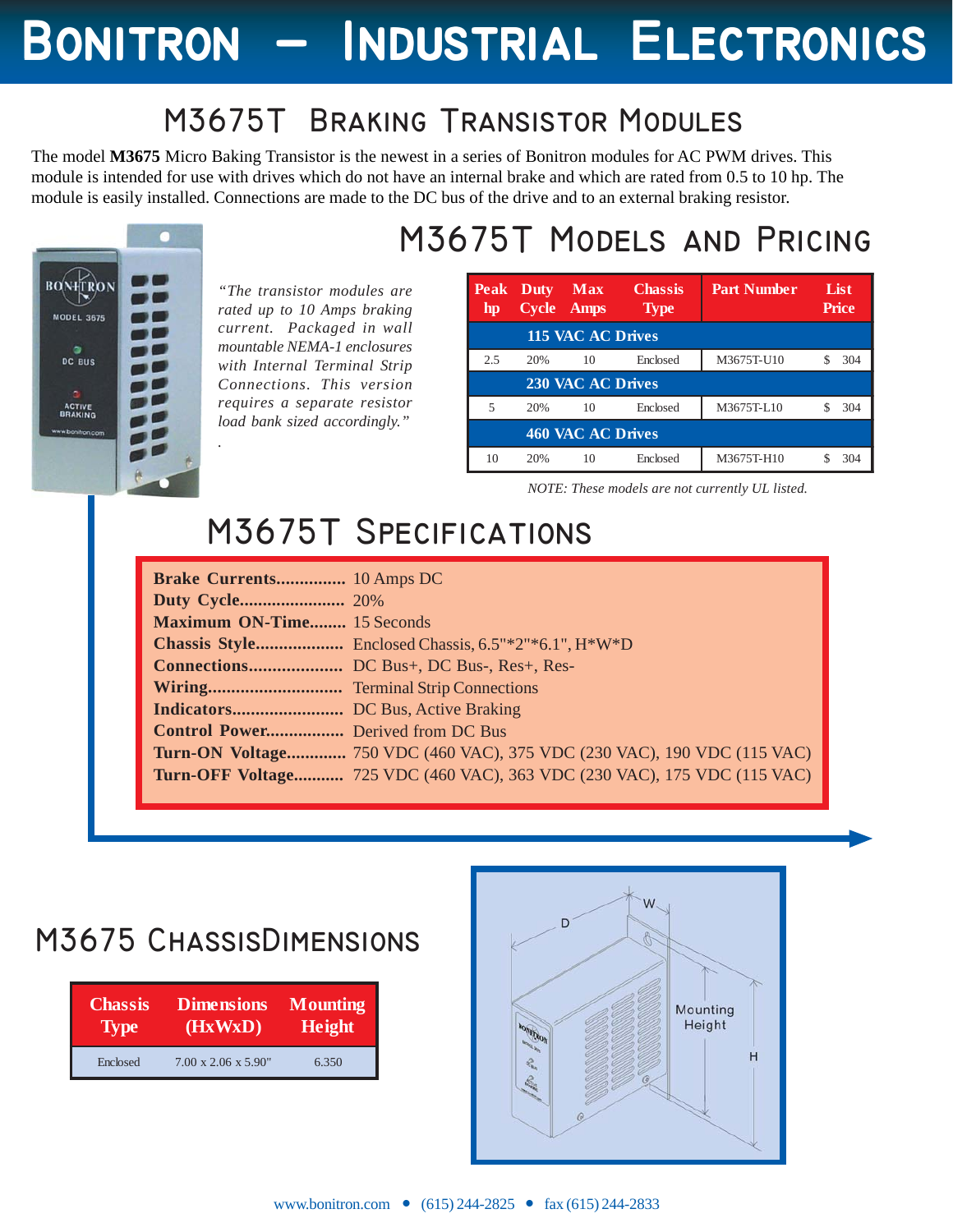# **Quality Engineering Services Quality Engineering Services Quality Engineering Services**

The Model **M3575T** series of Resistive Braking Control modules is available in a variety of ratings and configurations for use as an external voltage controlled chopper modules for drives have an inadequate or no internal braking transistors



### **Model M3575T Transistor Modules**

*"The transistor modules are rated up to 600 Amps braking current. Packaged in wall mountable NEMA-1 enclosures with IP20 connections. This version requires a separate resistor load bank sized accordingly."*

*\* NOTE: 125-600 Amp models have recessed terminals and integral terminal covers.*

| <b>Max DC</b><br><b>Amps</b> | <b>Drive</b><br>hp. | <b>Minimum</b><br><b>Required</b><br>Load in $\Omega$ 's | <b>Chassis</b><br><b>Type</b> |        | Part Num.   | List<br><b>Price</b>   |  |  |
|------------------------------|---------------------|----------------------------------------------------------|-------------------------------|--------|-------------|------------------------|--|--|
|                              |                     |                                                          | <b>230 VAC AC Drives</b>      |        |             |                        |  |  |
| 15                           | 8                   | 25                                                       | M3                            | *      | M3575T-L15  | \$<br>670              |  |  |
| 30                           | 15                  | 12.5                                                     | M <sub>3</sub>                | $\ast$ | M3575T-L30  | $\mathcal{S}$<br>788   |  |  |
| 60                           | 30                  | 6.25                                                     | M4                            | $\ast$ | M3575T-L60  | \$<br>926              |  |  |
| 125                          | 62                  | 3                                                        | B <sub>5</sub>                | **     | M3575T-L125 | $\mathcal{S}$<br>1,435 |  |  |
| 150                          | 75                  | 2.5                                                      | B <sub>5</sub>                | **     | M3575T-L150 | \$<br>1,846            |  |  |
|                              | 460 VAC AC Drives   |                                                          |                               |        |             |                        |  |  |
| 15                           | 15                  | 50                                                       | M3                            | *      | M3575T-H15  | \$<br>670              |  |  |
| 30                           | 30                  | 25                                                       | M <sub>3</sub>                | $\ast$ | M3575T-H30  | $\mathcal{S}$<br>788   |  |  |
| 75                           | 75                  | 10                                                       | M <sub>4</sub>                | $\ast$ | M3575T-H75  | \$<br>926              |  |  |
| 125                          | 126                 | 6                                                        | B <sub>5</sub>                | **     | M3575T-H125 | $\mathcal{S}$<br>1,435 |  |  |
| 150                          | 150                 | 5                                                        | B5                            | **     | M3575T-H150 | \$<br>1,846            |  |  |
| 200                          | 200                 | 3.8                                                      | B7                            | **     | M3575T-H200 | $\mathcal{S}$<br>2,053 |  |  |
| 300                          | 300                 | 2.5                                                      | B7                            | **     | M3575T-H300 | \$<br>2,218            |  |  |
| 600                          | 600                 | 1.25                                                     | B7                            | **     | M3575T-H600 | $\mathcal{S}$<br>3,043 |  |  |

## **M3575T Specifications**

| Voltages                     | 230, 460, VAC UL® Listed (380, 575 VAC Non UL Units Available) |
|------------------------------|----------------------------------------------------------------|
| Current                      | $5-600$ Amps                                                   |
| Connections                  | Drive DC Bus - Resistors - Fault Contact                       |
|                              |                                                                |
| Turn-On Voltage              | 750 VDC (460 VAC), 375 VDC (230 VAC)                           |
| Turn-Off Voltage             | 725 VDC (460 VAC), 365 VDC (230 VAC)                           |
| Adjustments                  | No Field Adjustments Necessary                                 |
| Panel Indicators             | DC Bus, Active Braking                                         |
| Package                      | NEMA <sub>1</sub>                                              |
| Duty Cycle                   | 20% MAX (Use Bonitron M3452 for higher Duty Cycle.)            |
| Maximum 'On-Time' 60 Seconds |                                                                |
| <b>Faults Output</b>         | <b>Fault Output Contact Opens on:</b>                          |
|                              | * Over Temperature * Transistor Failure<br>* Open Load         |

#### **Chassis Dimensions**

| <b>Chassis</b><br><b>Name</b> | <b>Dimensions</b><br>(WxHxD)      | <b>Mounting</b><br>(WxH) |
|-------------------------------|-----------------------------------|--------------------------|
| M <sub>3</sub>                | $3.0 \times 12.75 \times 8.70$ "  | $12.0$ " (height)        |
| M <sub>4</sub>                | $4.00 \times 12.75 \times 8.70$ " | $1.75 \times 12.0$ "     |
| B <sub>5</sub>                | 5.65 x 17.75 x 8.00"              | 3 x 16.75"               |
| R7                            | $7.00 \times 17.75 \times 8.00$ " | 5.0 x 16.75"             |